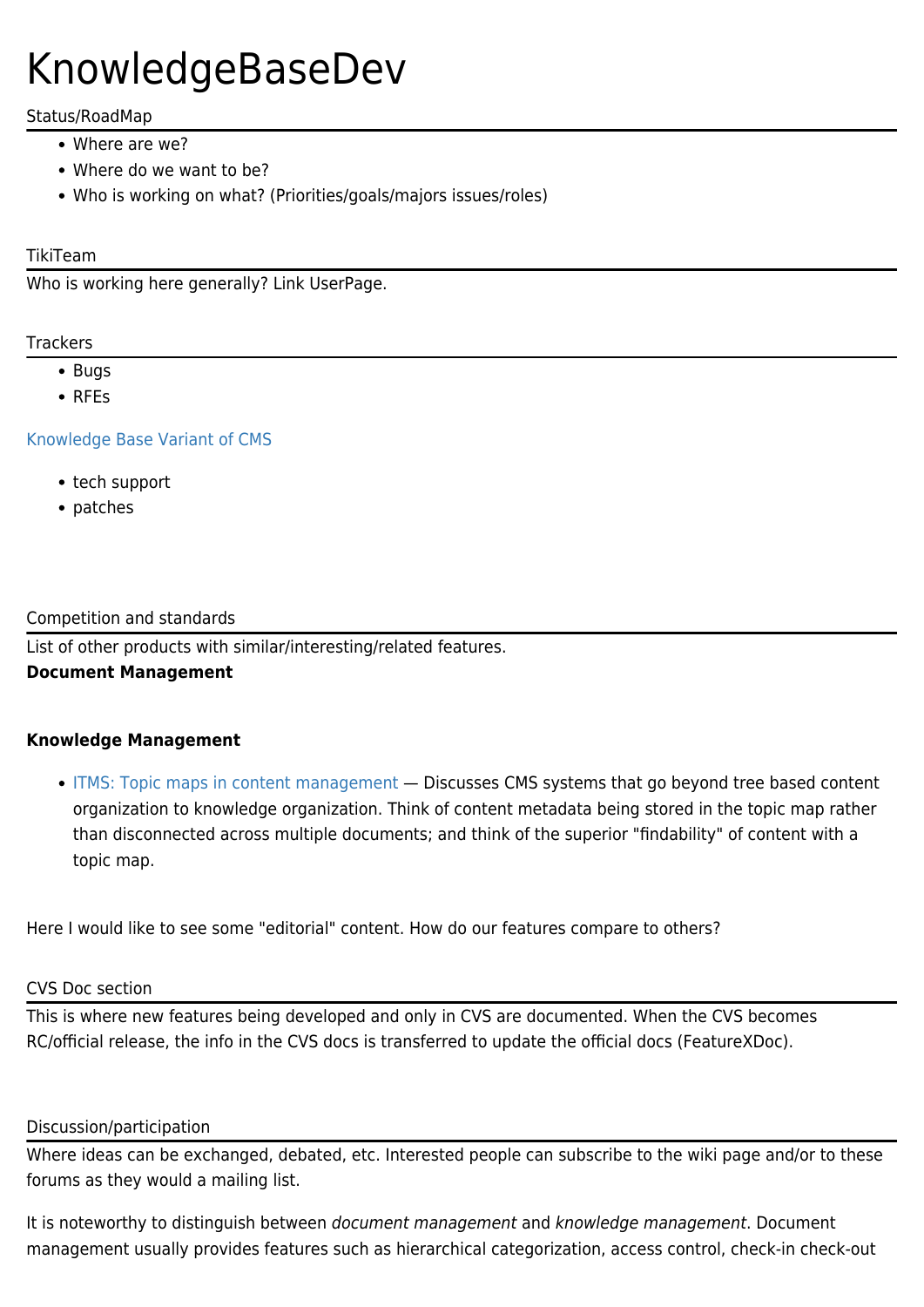and version control, and some metadata (author, last modified, organization, etc.). Knowledge management (knowledge store, knowledge base) may provide the above features, but is principally focused on creating intelligent associations between documents (content objects) so as to increase the findability of content, to facilitate information discovery.

For example, a support website can store a bunch of documents, tech notes, comments, emails, announcements, etc., which a user can search via keywords. The user's potential for success will depend on his judicious choice of search terms and his existing level of knowledge of the subject--a level that by definition will most often be low. Such a user will fail to find many relevant resources.

A navigable topic directory is a first step to help you discover what you don't know. But taxonomies (category structure) and ontologies (category naming) are burdensome to develop and don't capture perhaps the majority of the knowledge that is available about subjects. Here is where the associations of topic maps come in. Associations allow you to define relations between content objects. They provide the "See also" function of back-of-the-book indexes. An Integrated Topic Map Management System (ITMS) can generate web pages with rich context-sensitive navigation links to related information for each content object and each category and category level. Such context-sensitive navigation functions like a directed graph, leading the user from one topic to a related one, be it going hierarchically deeper (more specific), broader (less specific), or toward other relations (i.e., see also).

With this approach, you discover things just like you discover things when you look up something in the encyclopedia index. But, with a topic map generated web page, the index (a contextual subset of it) becomes the trimmings (navigation) of the page--it's always with you. Through a combination of keyword search (for initial narrowing of a search), hierarchies, and associations, a powerful "information discovery" system can be created.

Notice that this approach also removes the "walled-in" nature of an application. If the all of Tiki is built with topic map navigation, the user might smoothly flow-in to the knowledge base and smoothly flow-out without ever really feeling like he went in or out of anything. Since knowledge is essentially throughout a website, I suggest thinking of the whole website (and any website of any type) as a knowledge base. --pacoit

# Coofer Cat:

I've got the seed of an idea of how to actually implement this sort of thing. My original prototype is not necessarily incompatible with it, but is severely limited in comparison. I'm semi-on the case with some development of this, because I really want it (!). I've got a bit of SEFURLs work to get out of the way first, but once that's done I'll get going.

I'm thinking that I'd create a series of documents in the database. Each one is numbered, because I want to be able to reference them by ID rather than anything more complex. Each document has a connection to it's own linked list of topics. These are the topic map for the document. The linking of topics by a document means that topics become related.

From the finding a document view point, a user can start with any topic. That topic will then have links to numerous other topics, which are linked further, and so on. Each topic also has documents associated with it. Thus, a document appears in multiple places in the topic map.

So, if you have one document that has topics "Tiki", "PHP", "Mysql", and another that has topics "Mysql" and "SQL scripting", you would have a topic map with four possible "start points". If you started with PHP, you'd have options to look at the first document, or proceed to topic Tiki, or Topic Mysql. Proceding to Mysql would have a link to document 2, and a link to SQL scripting. SQL scripting only has a link to document 2, and presumably a